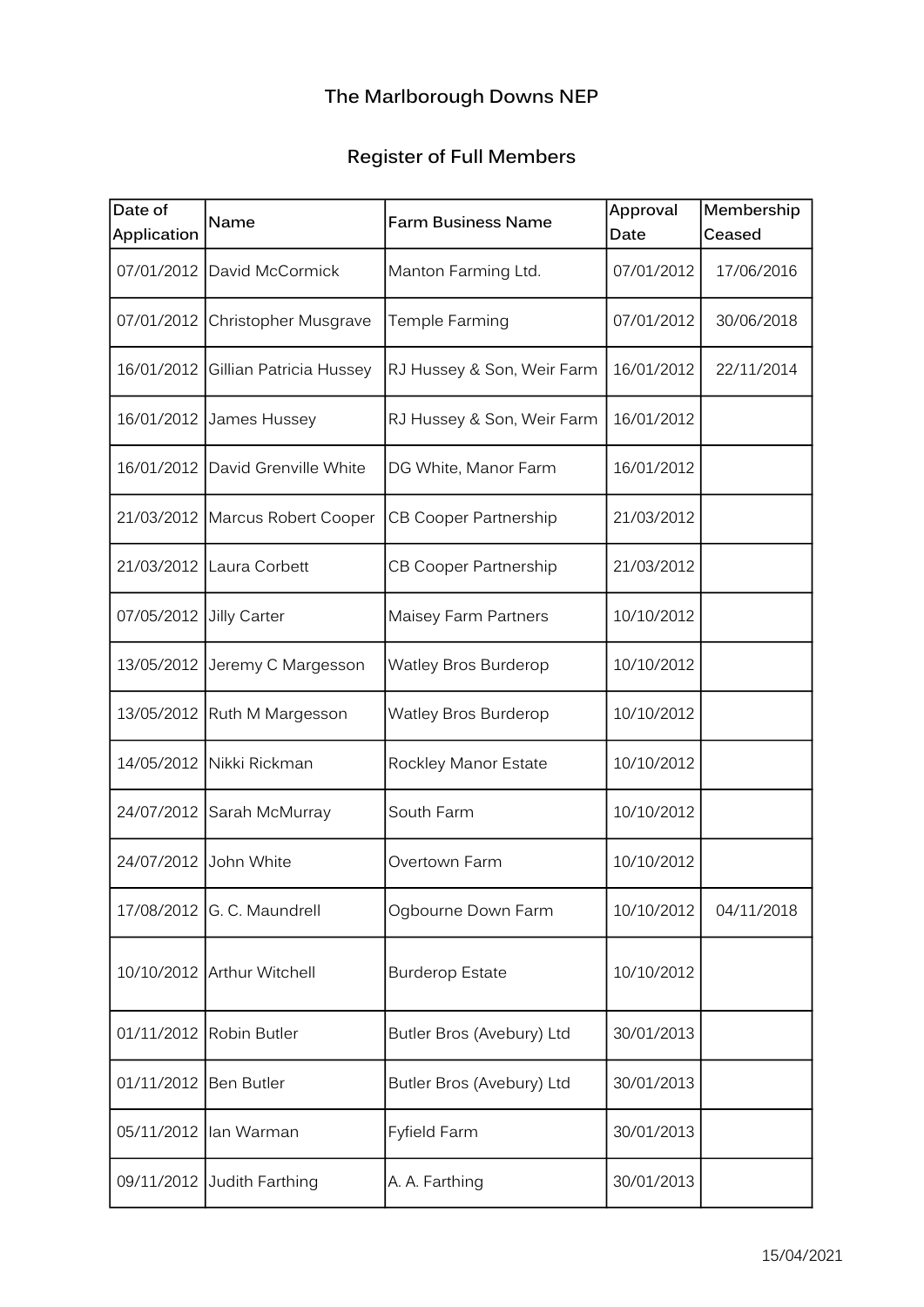| Date of<br>Application | Name                                | <b>Farm Business Name</b>    | Approval<br>Date | Membership<br>Ceased |
|------------------------|-------------------------------------|------------------------------|------------------|----------------------|
|                        | 09/11/2012 Katie Guest              | A. A. Farthing               | 30/01/2013       |                      |
|                        | 26/10/2012 Robin Swanton            | F. Swanton & Sons            | 30/01/2013       |                      |
|                        | 26/10/2012 Gillan Swanton           | F. Swanton & Sons            | 30/01/2013       |                      |
|                        | 26/10/2012 Suzie Swanton            | F. Swanton & Sons            | 30/01/2013       |                      |
| 21/11/2012             | Richard Iliffe, Managing<br>Partner | Poole Farming                | 30/01/2013       |                      |
| 04/10/2013             | Robert Horton                       | RD Horton & Son              | 06/11/2013       |                      |
| 04/10/2013 Tim Wade    |                                     | Kinrah Farms                 | 06/11/2013       |                      |
|                        | 11/10/2013 Matt Moore               | Science Museum,<br>Wroughton | 06/11/2013       |                      |
|                        | 14/08/2014   Mark Upton             | Sheppards Farm               | 05/09/2014       |                      |
|                        | 08/09/2014 Hilary Makins            | <b>National Trust</b>        | 12/01/2015       |                      |
| 20/08/0214             | Catherine Burrell                   | Maizey Manor Farm            | 12/01/2015       |                      |
| 14/08/2014             | Timothy Ormond                      | Sheppards Farm               | 12/01/2015       |                      |
|                        | 02/10/2014 Konrad Goess-Saurau      | Temple Farming               | 12/01/2015       |                      |
|                        | 24/09/2015 George Hood              | Temple Farm                  | 21/10/2015       | 30/09/2016           |
| 12/11/2014             | David Hues                          | Galtee More Farm             | 12/01/2015       |                      |
| 14/01/2015             | Neil King                           | Upper Herdswck Farm          | 11/03/2015       |                      |
|                        | 22/01/2015   R.J & M Longstreet     | Middle Farm                  | 11/03/2015       |                      |
| 09/02/2015             | Peter Makin                         | <b>Bonita Racing Stables</b> | 11/03/2015       | 17/06/2016           |
| 17/01/2017             | lan Wroth                           | Stanmore Farm                | 21/02/2017       |                      |
|                        | 21/10/2017 Rob Pickford             | DW Pickford & Son            | 01/11/2017       |                      |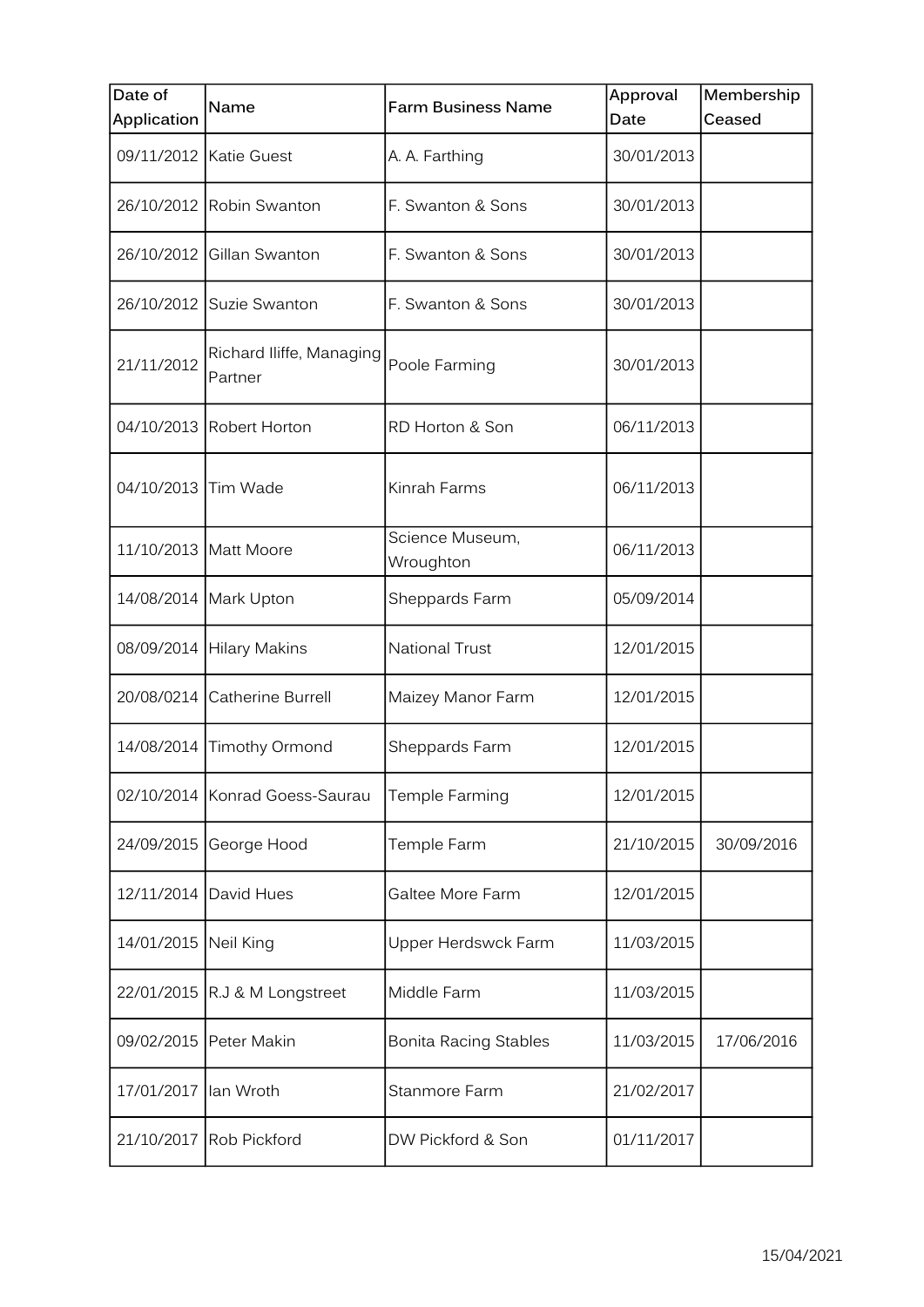| Date of                  | Name                     | <b>Farm Business Name</b> | Approval   | Membership |
|--------------------------|--------------------------|---------------------------|------------|------------|
| Application              |                          |                           | Date       | Ceased     |
| 27/03/2019 Oliver Iliffe |                          | Poole Farming             | 07/05/2019 |            |
|                          | 28/10/2019 Adrian Bowles | Tree Wise Men             | 08/10/2019 |            |
| 21/01/2021               | Dylan Kalis              | Ogbourne Down Farm        | 15/04/2021 |            |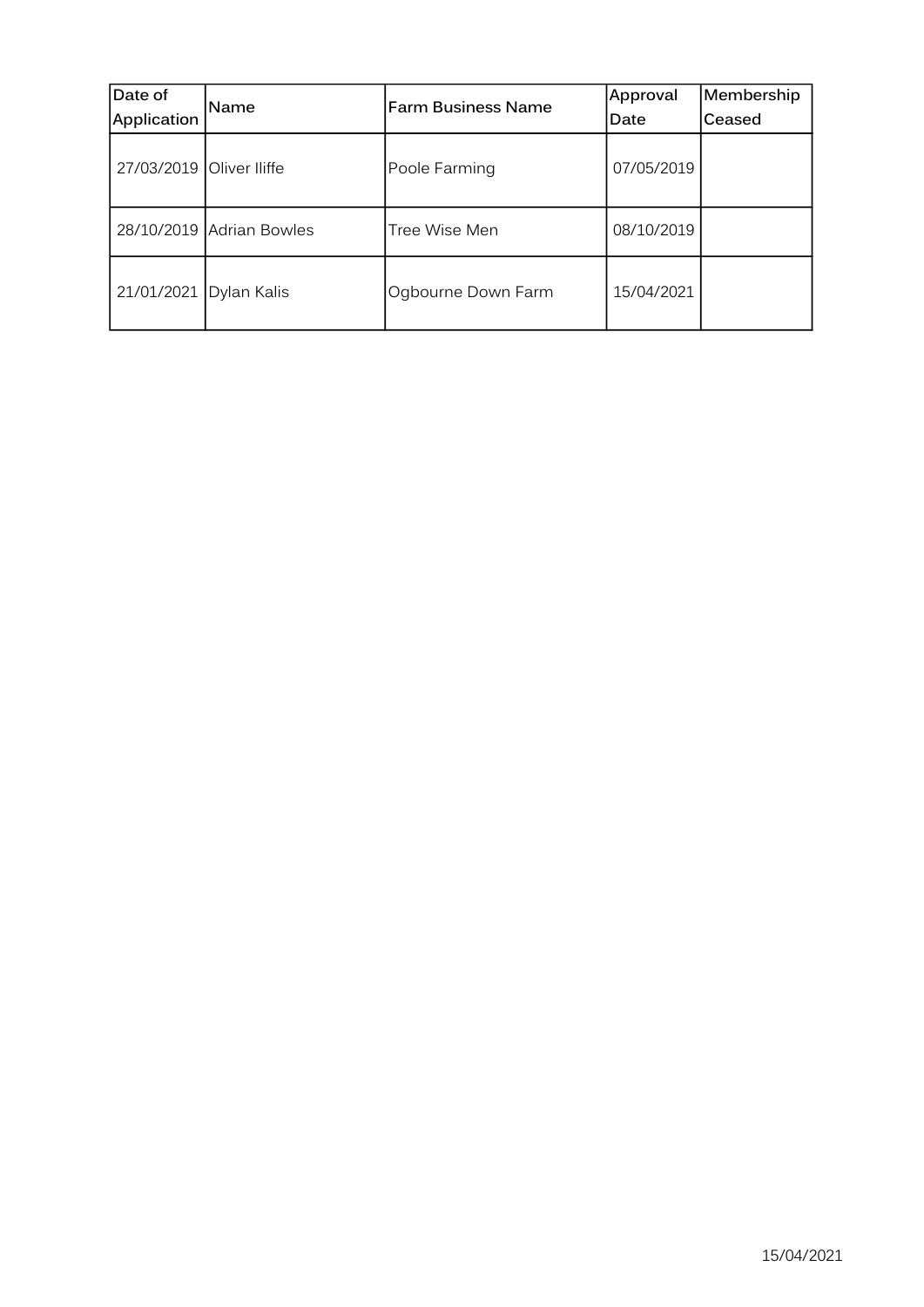|  | Register of Associate Members (Friends of the Marlborough Downs) |
|--|------------------------------------------------------------------|
|--|------------------------------------------------------------------|

| Date of<br>Application  | Name                       | <b>Business Name</b>                           | Approval<br>Date | Membership<br>Ceased |
|-------------------------|----------------------------|------------------------------------------------|------------------|----------------------|
| 10/05/2012              | <b>Richard Aisbitt</b>     | Wiltshire Botanical Society                    | 10/10/2012       |                      |
|                         |                            |                                                |                  |                      |
|                         | 06/06/2012 Jeremy Lowes    | N/A                                            | 10/10/2012       |                      |
|                         | 06/06/2012 Vicki Lowes     | N/A                                            | 10/10/2012       |                      |
| 07/06/2012              | Jo Vincent                 | Independent Farm<br>Administrator              | 10/10/2012       |                      |
| 02/07/2012              | Gerald Long                | University of the Third Age                    | 10/10/2012       |                      |
| 26/11/2012 Rob Large    |                            | Natural England                                | 30/01/2013       |                      |
| 14/02/2013              | <b>Dick Millard</b>        | Friends of the Railway Path                    | 22/05/2013       |                      |
| 04/10/2013              | Sara Starczewski           | N/A                                            | 06/11/2013       |                      |
|                         | 04/10/2013 Sadie Smith     | N/A                                            | 06/11/2013       |                      |
|                         | 24/09/2014 Andrew Blake    | N/A                                            | 12/01/2015       |                      |
| 24/09/2014              | Jenni Blake                | N/A                                            | 12/01/2015       |                      |
|                         | 02/10/2014 Denise Plummer  | NFU/BHS                                        | 12/01/2015       |                      |
| 02/10/2014              | Charlotte Bruce-White      | <b>RSPB</b>                                    | 12/01/2015       |                      |
| 02/10/2014   Matt Prior |                            | Wiltshire Ornithological<br>Society            | 12/01/2015       |                      |
|                         | 07/01/2012 David McCormick | Country Gentleman's<br>Association             | 07/01/2012       | 02/11/2016           |
|                         | 09/02/2015   Peter Makin   | N/A                                            | 11/02/2015       |                      |
| 24/09/2015              | George Hood                | Needlefresh                                    | 21/10/2015       |                      |
| 28/10/2016              | Teresa Dent                | Game and Wildlife<br><b>Conservation Trust</b> | 01/12/2016       |                      |
|                         | 30/10/2016   Peter Lemon   | North Wessex Downs AONB                        | 01/12/2016       |                      |